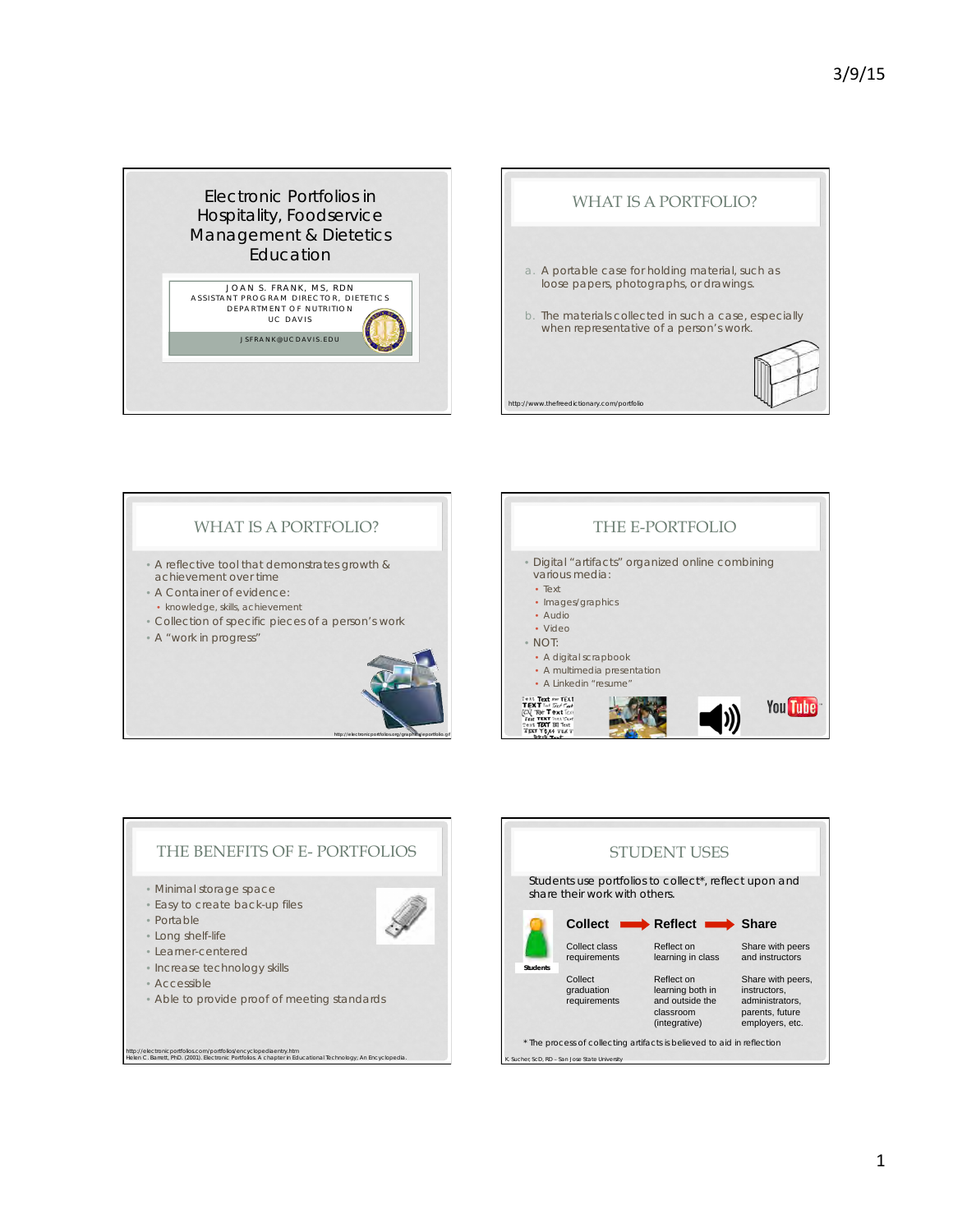





L



| <b>COURSE SKILLS INVENTORY</b> |                        |                         |  |  |  |  |
|--------------------------------|------------------------|-------------------------|--|--|--|--|
| Course                         | <b>Skills learned:</b> | Proof<br>(work samples) |  |  |  |  |
|                                |                        |                         |  |  |  |  |
|                                |                        |                         |  |  |  |  |
|                                |                        |                         |  |  |  |  |
|                                |                        |                         |  |  |  |  |
|                                |                        |                         |  |  |  |  |
|                                |                        |                         |  |  |  |  |